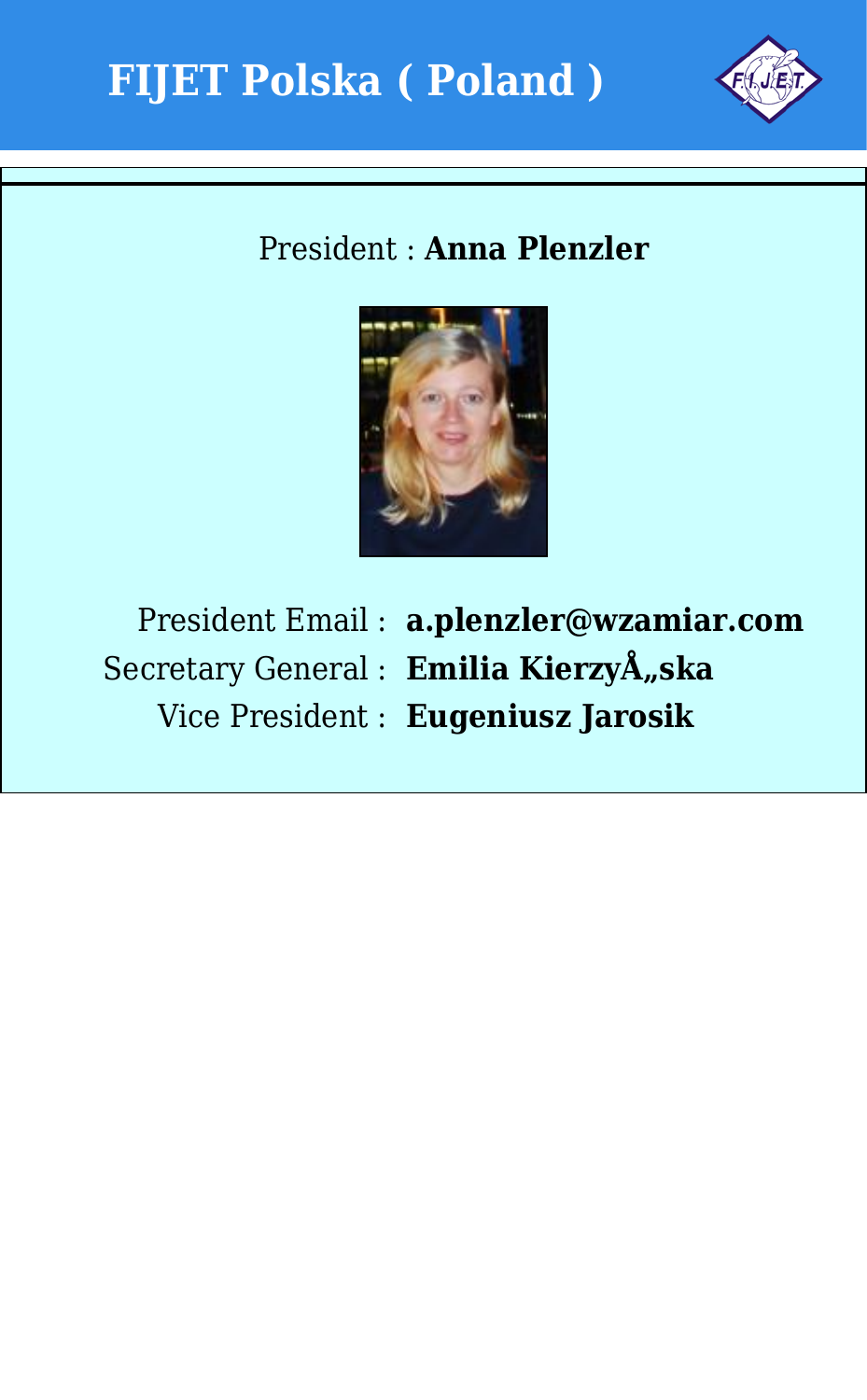

| $\overline{1}$ | Name:<br>Press Card<br>Number:<br>Category:<br>Email: | <b>Anna Plenzler</b>   |
|----------------|-------------------------------------------------------|------------------------|
| $\overline{2}$ | Name:<br>Press Card<br>Number:<br>Category:<br>Email: | <b>Anne Derecki</b>    |
| 3              | Name:<br>Press Card<br>Number:<br>Category:<br>Email: | <b>Beata Machowska</b> |
| $\overline{4}$ | Name:<br>Press Card<br>Number:<br>Category:<br>Email: | Dorota Sobieniecka     |
| 5              | Name:<br>Press Card<br>Number:<br>Category:<br>Email: | Elżbieta Mielcarek     |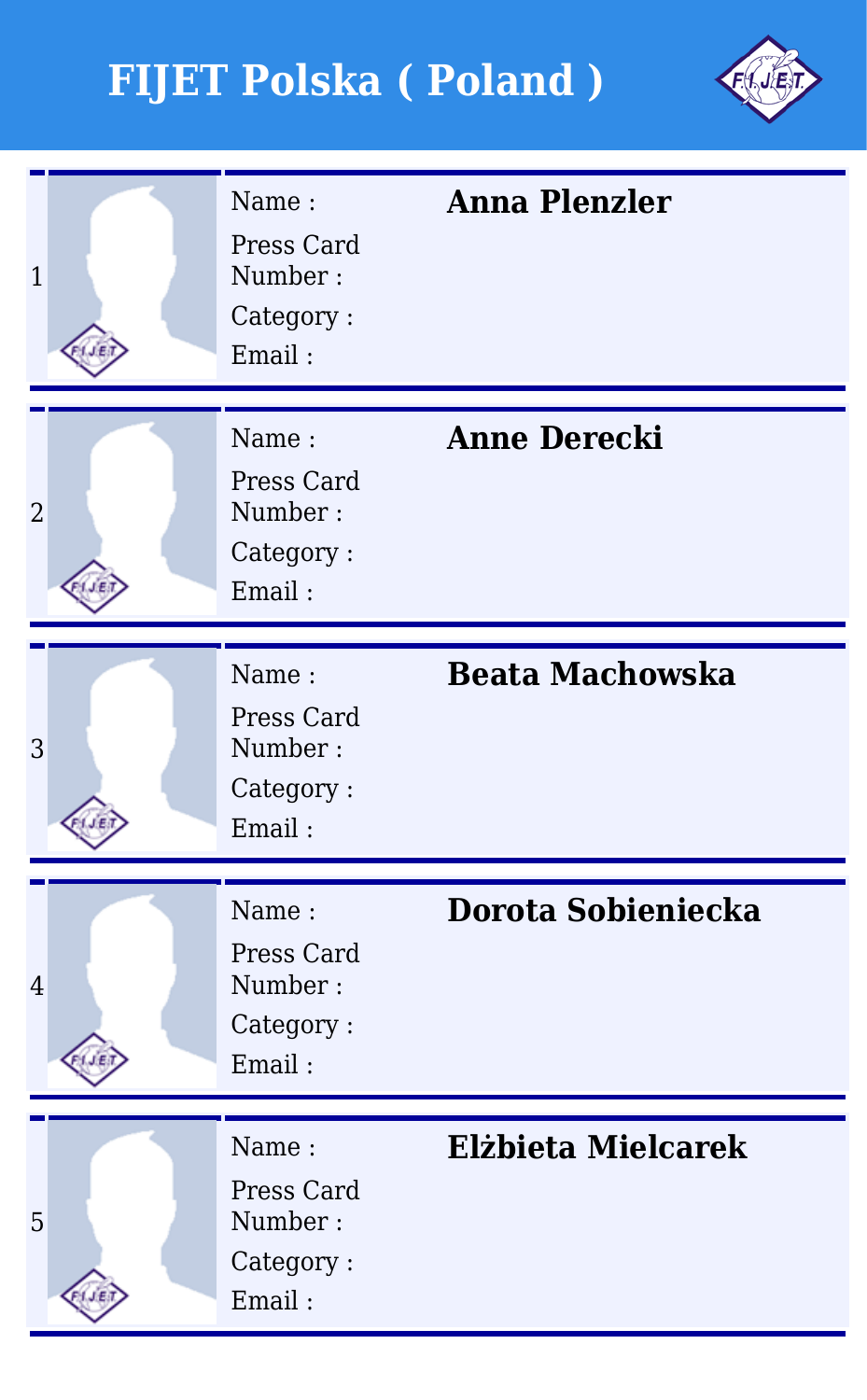

| 6  | Name:<br>Press Card<br>Number:<br>Category:<br>Email: | Emilia Kierzyńska        |
|----|-------------------------------------------------------|--------------------------|
| 7  | Name:<br>Press Card<br>Number:<br>Category:<br>Email: | <b>Eugeniusz Jarosik</b> |
| 8  | Name:<br>Press Card<br>Number:<br>Category:<br>Email: | <b>Grzegorz Lisek</b>    |
| 9  | Name:<br>Press Card<br>Number:<br>Category:<br>Email: | <b>Marek Trzeciak</b>    |
| 10 | Name:<br>Press Card<br>Number:<br>Category:<br>Email: | Maria Kierzyńska         |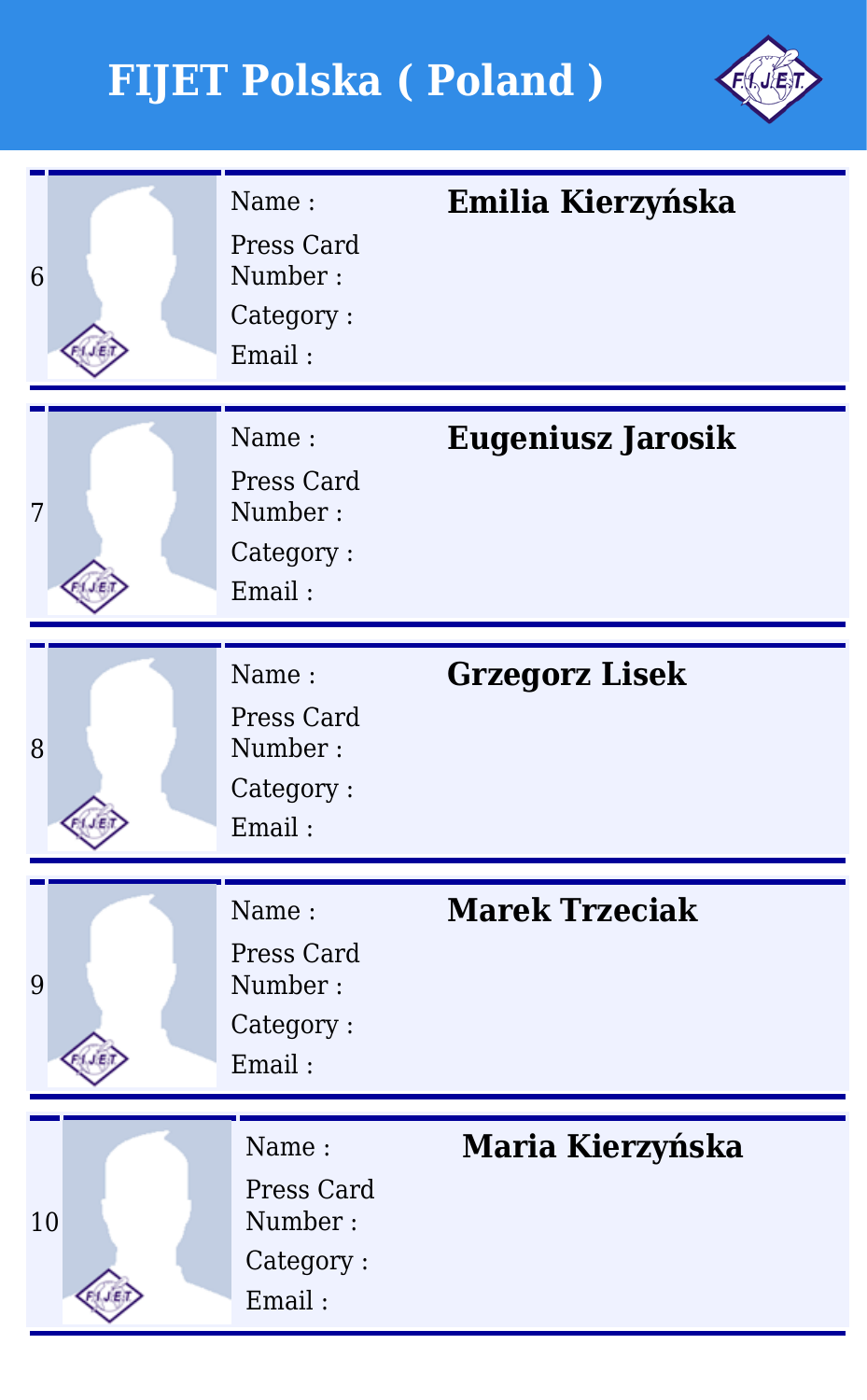

| 11 | Name:<br>Press Card<br>Number:<br>Category:<br>Email: | <b>Michał Preisel</b>   |
|----|-------------------------------------------------------|-------------------------|
| 12 | Name:<br>Press Card<br>Number:<br>Category:<br>Email: | Monika Kaczyńska        |
| 13 | Name:<br>Press Card<br>Number:<br>Category:<br>Email: | <b>Tadeusz Mosiek</b>   |
| 14 | Name:<br>Press Card<br>Number:<br>Category:<br>Email: | Wiktoria Kubiś          |
| 15 | Name:<br>Press Card<br>Number:<br>Category:<br>Email: | <b>Wojciech Nentwig</b> |